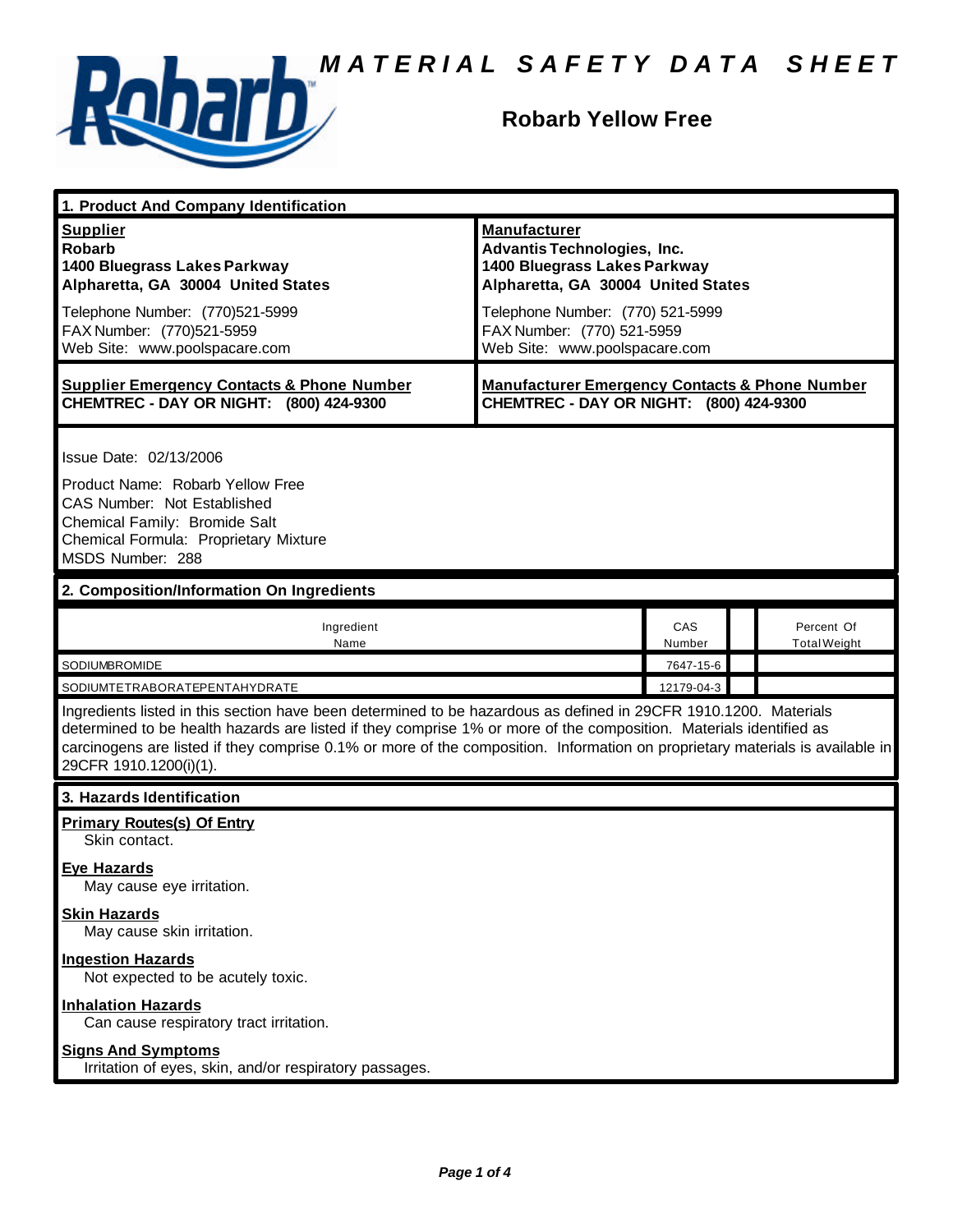### **Robarb Yellow Free**

| <b>First Aid (Pictograms)</b>                                                                                                                                                                               |
|-------------------------------------------------------------------------------------------------------------------------------------------------------------------------------------------------------------|
|                                                                                                                                                                                                             |
|                                                                                                                                                                                                             |
| 4. First Aid Measures                                                                                                                                                                                       |
| <b>Eye</b><br>In case of contact, hold eyelids apart and immediately flush eyes with plenty of water for at least 15 minutes. Get<br>medical attention immediately.                                         |
| <b>Skin</b><br>In case of contact, immediately flush skin with soap and plenty of water.                                                                                                                    |
| <b>Ingestion</b><br>Drink large amounts of water. Contact a physician or poison control.                                                                                                                    |
| <b>Inhalation</b><br>If inhaled, remove to fresh air.                                                                                                                                                       |
| <b>Fire Fighting (Pictograms)</b>                                                                                                                                                                           |
| 5. Fire Fighting Measures                                                                                                                                                                                   |
| Flash Point: n/a °F                                                                                                                                                                                         |
| <b>Extinguishing Media</b><br>Use the appropriate extinguishing media for the surrounding fire.                                                                                                             |
| <b>Fire Fighting Instructions</b><br>Firefighters should wear self-contained breathing apparatus and full protective gear.                                                                                  |
| 6. Accidental Release Measures                                                                                                                                                                              |
| Clean up spill immediately. Contain and/or absorb spill with inert material (e.g. sand, vermiculite). Flush spill area with<br>water. Use appropriate containers to avoid environmental contamination.      |
| 7. Handling And Storage                                                                                                                                                                                     |
| <b>Handling Precautions</b><br>Do not get in eyes or on skin.                                                                                                                                               |
| <b>Storage Precautions</b><br>Do not reuse container. Store in a cool dry place. Store away from strong acids, oxidizing agents, bromine trifluoride<br>and salts of heavy metals. Keep away from children. |

#### **Work/Hygienic Practices**

Use safe chemical handling procedures suitable for the hazards presented by this material.

#### **Protective Clothing (Pictograms)**

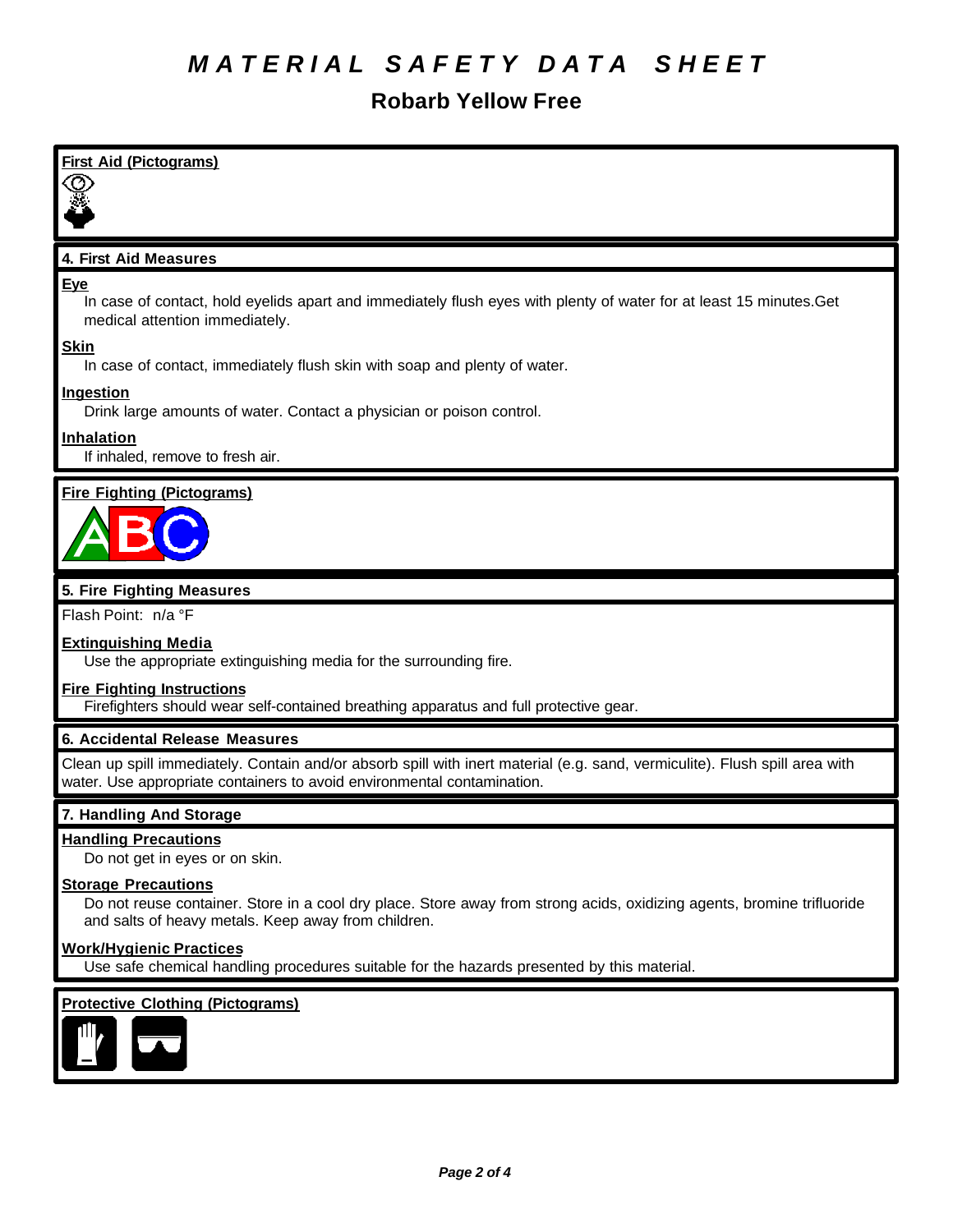## **Robarb Yellow Free**

| 8. Exposure Controls/Personal Protection                                                                                                                                                                                                                                                     |
|----------------------------------------------------------------------------------------------------------------------------------------------------------------------------------------------------------------------------------------------------------------------------------------------|
| <b>Engineering Controls</b><br>Local exhaust acceptable. Special exhaust not required                                                                                                                                                                                                        |
| <b>Eye/Face Protection</b><br>Safety glasses with side shields or goggles.                                                                                                                                                                                                                   |
| <b>Skin Protection</b><br>Chemical-resistant gloves.                                                                                                                                                                                                                                         |
| <b>Respiratory Protection</b><br>General room ventilation is normally adequate.                                                                                                                                                                                                              |
| 9. Physical And Chemical Properties                                                                                                                                                                                                                                                          |
| <b>Appearance</b><br>White crystalline solid                                                                                                                                                                                                                                                 |
| Odor<br>None                                                                                                                                                                                                                                                                                 |
| Chemical Type: Mixture<br>Physical State: Solid<br>Melting Point: 755 °C<br>Boiling Point: 1390 °C<br>Specific Gravity: 3.21<br>Molecular Weight: NOT DETERMINED<br>Percent Volitales: NOT DETERMINED<br>Vapor Pressure: 1mm hg @ 806C<br>Solubility: 95g/100g @25C<br>Evaporation Rate: n/a |
| 10. Stability And Reactivity                                                                                                                                                                                                                                                                 |
| Stability: STABLE<br>Hazardous Polymerization: WILL NOT OCCUR                                                                                                                                                                                                                                |
| <b>Incompatible Materials</b><br>Acids, oxidizers, bromine triflouride and salts of heavy metals                                                                                                                                                                                             |
| <b>Hazardous Decomposition Products</b><br>Bromine gas                                                                                                                                                                                                                                       |
| 11. Toxicological Information                                                                                                                                                                                                                                                                |
| <b>Skin Effects</b><br>Dermal LD50 (Rabbit) > 2g/kg                                                                                                                                                                                                                                          |
| <b>Acute Oral Effects</b><br>LD50 mg/kg Rat $>=$ 4.2gr/kg                                                                                                                                                                                                                                    |
| 12. Ecological Information                                                                                                                                                                                                                                                                   |
| No Data Available                                                                                                                                                                                                                                                                            |
| 13. Disposal Considerations                                                                                                                                                                                                                                                                  |
| Refer to applicable local, state and federal regulations as well as industry standards.                                                                                                                                                                                                      |
| 14. Transport Information                                                                                                                                                                                                                                                                    |
| No Data Available                                                                                                                                                                                                                                                                            |